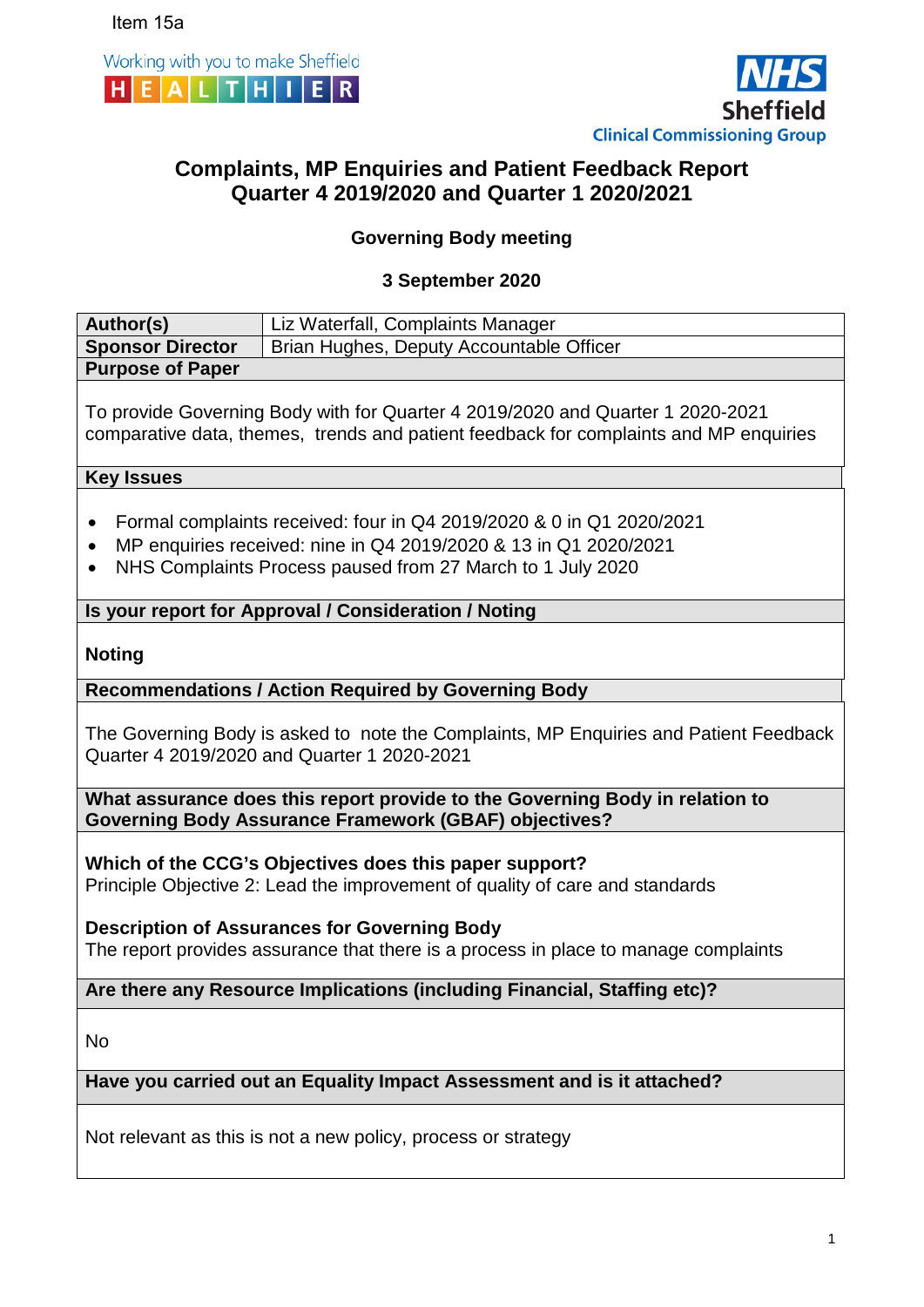*Have you involved patients, carers and the public in the preparation of the report?* 

No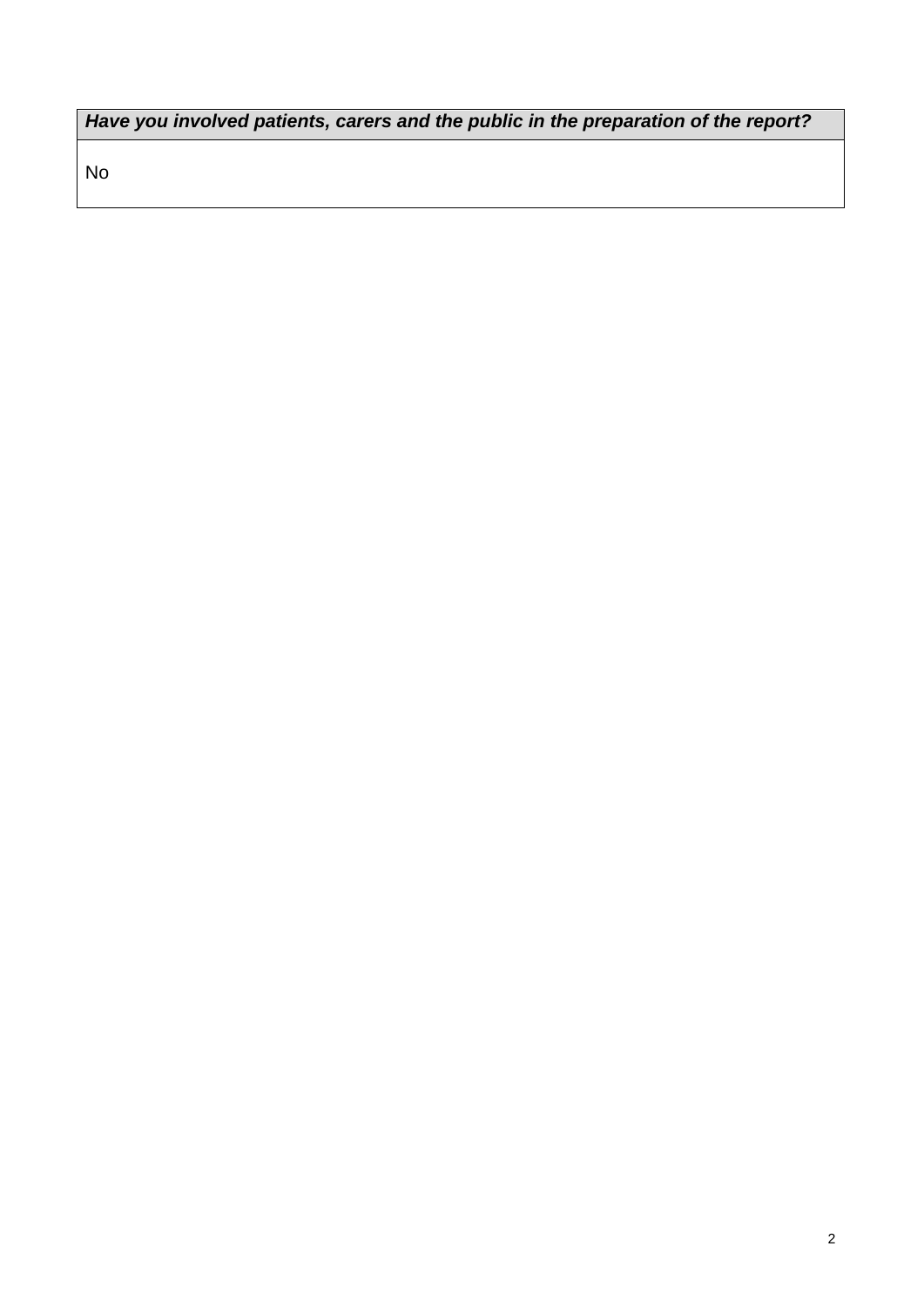

# **Complaints, MP Enquiries and Patient Feedback Report Quarter 4 2019/2020 and Quarter 1 2020/2021**

## **Governing Body meeting**

#### **3 September 2020**

#### **1. Introduction**

The CCG handles complaints and MP enquiries about:

- the conduct of NHS Sheffield CCG staff
- services that NHS Sheffield CCG provides, including commissioning decisions.

A complaint is an oral or written expression of dissatisfaction that requires a response. When the CCG receives a complaint relating to services commissioned by the CCG and provided by another organisation, the CCG decides whether it is appropriate for the provider to handle the complaint directly or whether the CCG should handle the complaint<sup>[1](#page-2-0)</sup>. Where the CCG decides to handle the complaint the provider is asked to investigate and provide the CCG with the outcome of their investigation. The CCG then responds to the complainant.

National guidance indicates that these complaints should be included in provider rather than CCG complaints statistics. Therefore, detailed information about provider complaints is not included in this report.

## **2. Complaints**

#### **2.1. Number of complaints received**

During Quarter 4 2019-20 the CCG:

- Handled four complaints and three concerns about CCG services and decisions
- Contributed to one joint complaint led by another organisation

During Quarter 1 2020-21 the CCG:

- Received no complaints about CCG services and decisions
- Dealt with two concerns that related to CCG services and decisions

<span id="page-2-0"></span> $1$  Factors that are taken into account include the subject and severity of the complaint, contractual breaches, pre-existing concerns relating to the provider, and the extent to which feedback from the complaint might inform commissioning decisions. The complainant must consent to their complaint being redirected to the provider to handle. The CCG considers it appropriate that, except in very exceptional circumstances, complaints relating to Sheffield Teaching Hospitals NHS Foundation Trust, Sheffield Health and Social Care NHS Foundation Trust and Sheffield Children's NHS Foundation Trust should be handled directly by the Trusts. The Trusts have a statutory responsibility to investigate complaints effectively, and the CCG has robust processes in place for monitoring the Trusts' compliance with complaints regulations.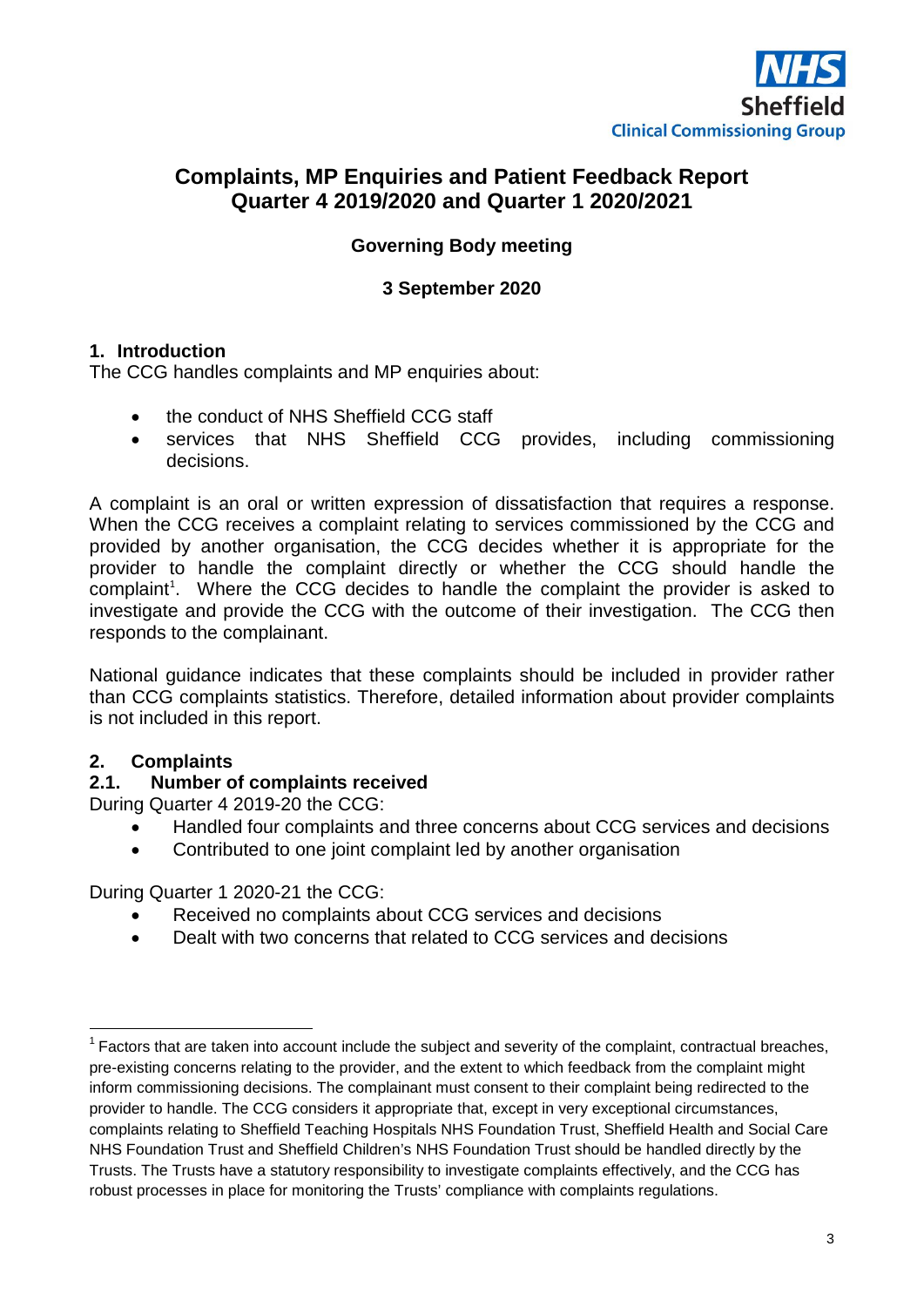The two quarters reflect a decrease in the number of complaints received, however for the last part of Quarter 4 2019-20 and the whole of Quarter 1 2020-21, the NHS Complaints process was 'paused' due to the Covid-19 pandemic. During this pause, the CCG continued to handle any concerns or enquiries raised and redirected them to other organisations as appropriate. In Quarter 4 there were 39 contacts and in Quarter 1, 33 contacts redirected to providers or commissioners to address. The NHS Complaints Process restarted on 1 July 2020.



*Graph 1: Number of complaints about CCG services and decisions*

#### **2.2. Timeliness of response**

We aim to acknowledge complaints within two working days and respond within 25 working days. This timeframe can be negotiated and amended with the agreement of the complainant. Of the four complaints about CCG services and decisions:

- four (100%) were acknowledged within two working days
- two (50%) were responded to within 25 working days

Two complaints were put on hold due to the Covid-19 pause, one has now been responded to and one, due to complexities involved, is still under investigation.

## **2.3. Complaints by outcome**



*Graph two: Number of formal complaints received, number not upheld and number either upheld or partially upheld (combined).*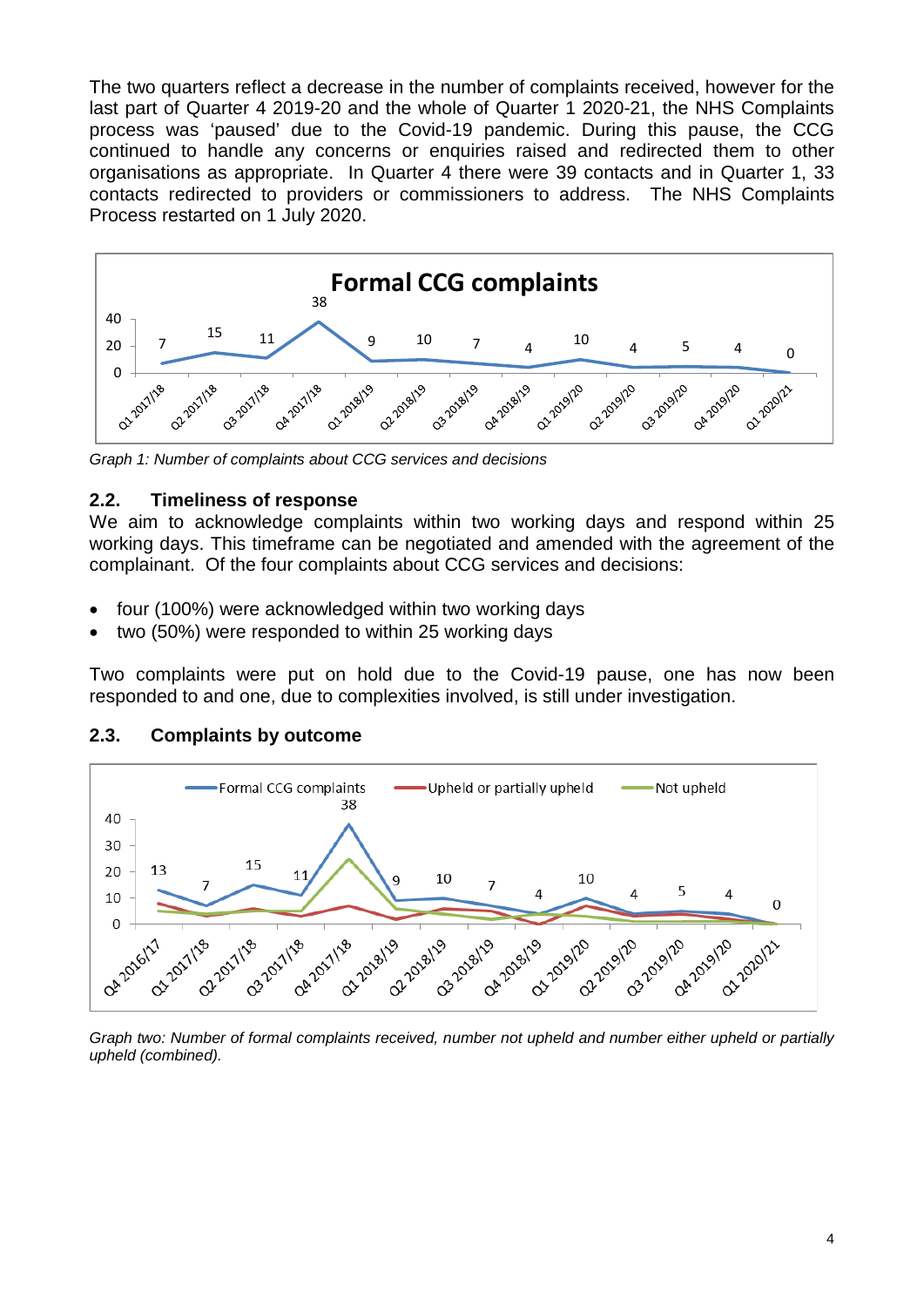|                                                                                                                                                           | 2018-19        |    |                |          |                | 2020-21 |    |    |                |
|-----------------------------------------------------------------------------------------------------------------------------------------------------------|----------------|----|----------------|----------|----------------|---------|----|----|----------------|
|                                                                                                                                                           | Q1             | Q2 | Q <sub>3</sub> | Q4       | Q <sub>1</sub> | Q2      | Q3 | Q4 | Q <sub>1</sub> |
| <b>Upheld: Primary concerns</b><br>were found to be correct.                                                                                              | $\overline{2}$ | 4  | 1              | 0        | $\overline{2}$ |         | 3  |    |                |
| Partially upheld: Primary<br>concerns were not found to<br>be correct, but our<br>investigation identified some<br>problems with the service<br>provided. | 0              | 2  | 4              | $\Omega$ | 5              | 2       | 1  |    |                |
|                                                                                                                                                           |                |    |                |          |                |         |    |    |                |
| Not upheld: Concerns were<br>not found to be correct. $2$                                                                                                 | 6              | 4  | 2              | 4        | 3              |         |    |    |                |
| Unknown (complaint open<br>or on hold).                                                                                                                   |                |    |                |          |                |         |    |    |                |

*Table 2: Complaint outcomes and open cases*

## **2.4. Complaints and concerns by service area**

|                                    |                                               | 2018-19 |    |                |    | 2019-20 |    |                |    | 2020-21 |
|------------------------------------|-----------------------------------------------|---------|----|----------------|----|---------|----|----------------|----|---------|
|                                    |                                               | Q       | Q2 | Q <sub>3</sub> | Q4 | Q1      | Q2 | Q <sub>3</sub> | Q4 | Q1      |
| Commissioning<br>and CCG           | Formal complaints                             | - 3     | 3  |                | 3  | 4       | 2  | 2              |    | 0       |
| policies<br>decisions (inc<br>POL) | Informal<br>complaints and<br><b>concerns</b> |         | 10 | 4              | 5  | 2       | 4  | 5              | 3  | 2       |

| Continuing            | Formal         |  |   | 5 | ◠ | າ |  |
|-----------------------|----------------|--|---|---|---|---|--|
| Healthcare,           | complaints     |  |   |   |   |   |  |
| <b>Funded Nursing</b> |                |  |   |   |   |   |  |
| Care and              | Informal       |  | 5 |   | 3 | ົ |  |
| Personal Health       | complaints and |  |   |   |   |   |  |
| <b>Budgets</b>        | concerns       |  |   |   |   |   |  |

| Continuing      | <b> Formal</b>  |  |  |  |  |  |
|-----------------|-----------------|--|--|--|--|--|
| Healthcare      | complaints      |  |  |  |  |  |
| Previously      | lInformal       |  |  |  |  |  |
| Unassessed      | complaints and  |  |  |  |  |  |
| Periods of Care | <b>concerns</b> |  |  |  |  |  |

*Table 3: Complaints and concerns by service area*

<span id="page-4-0"></span> $2$ Where a complaint is not upheld, we still seek to learn from the complaint, and consider what we could do differently to improve the complainant's experience.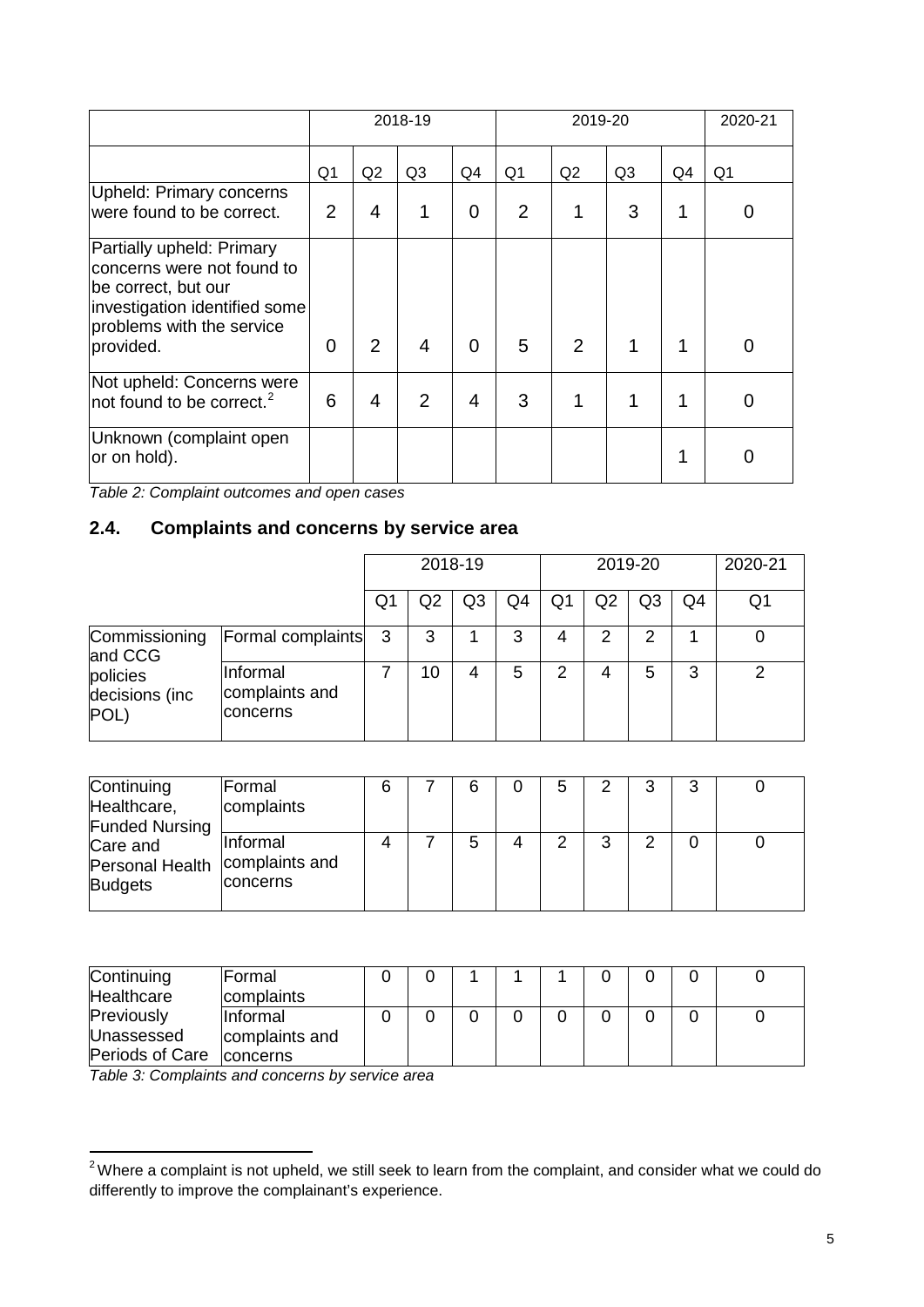## **2.5. Parliamentary and Health Service Ombudsman (PHSO)**

We did not receive any reports from Ombudsman during these Quarters.

## **2.6. Commissioning and CCG policies and decisions**

In Quarter 4 2019-20, we handled one complaint in this area regarding access to community support services for people with a personality disorder.

We handled three concerns related to:

- difficulty getting through to Prescription Order Line (POL)
- why water vapour therapy (Rezum) for enlarged prostate was unavailable in **Sheffield**
- query about being unable to access specific medication (Valdoxan).

## **2.7. Continuing healthcare**

We received three complaints regarding this area:

- dissatisfaction with how a decision support tool (DST) meeting conducted
- decision by CCG not to accept the outcome of an independent review panel and delay in communicating with family
- outcome of individual funding request for patient seeking treatment

The complaint regarding the conduct of the DST was fully investigated and responded to. The remaining two complaints were affected by the complaints pause, however, the reason for this was communicated to the complainants.

## **2.8 Actions from complaints**

From the complaint themes above a number of areas were picked up for action:

**Dissatisfaction with decision support tool (DST) –** a further DST was offered to the family and measures to address the issues raised put in place.

**Decision by CCG not to accept outcome of an Independent Review Panel (IRP) and delay in communicating with family –** while the outcome of an IRP is advisory, this highlighted the need to ensure appropriate communication for the decision takes place.

**Access to community support services for people with personality disorder –** following feedback from the patient, the service was made aware of comments regarding their experience.

## **2.9 Audit of actions from previous complaints**

Work to collate actions from previous complaints and will be provided in future reports detailing the outcomes together with emerging themes and trends.

## **3. MP enquiries**

When an MP raises a complaint on behalf of a constituent, this may be classified as a formal complaint. The CCG also responds to queries from MPs that do not meet the criteria of a formal complaint. These are classified as MP enquiries.

## **3.1. Number of MP enquiries received**

During Quarter 4, we handled nine MP enquiries and in Quarter 1 2020-21, we handled 13 MP enquiries. The latter reflected concerns about the Covid pandemic which the CCG addressed. These figures may be higher, as in addition, MPs may contact individuals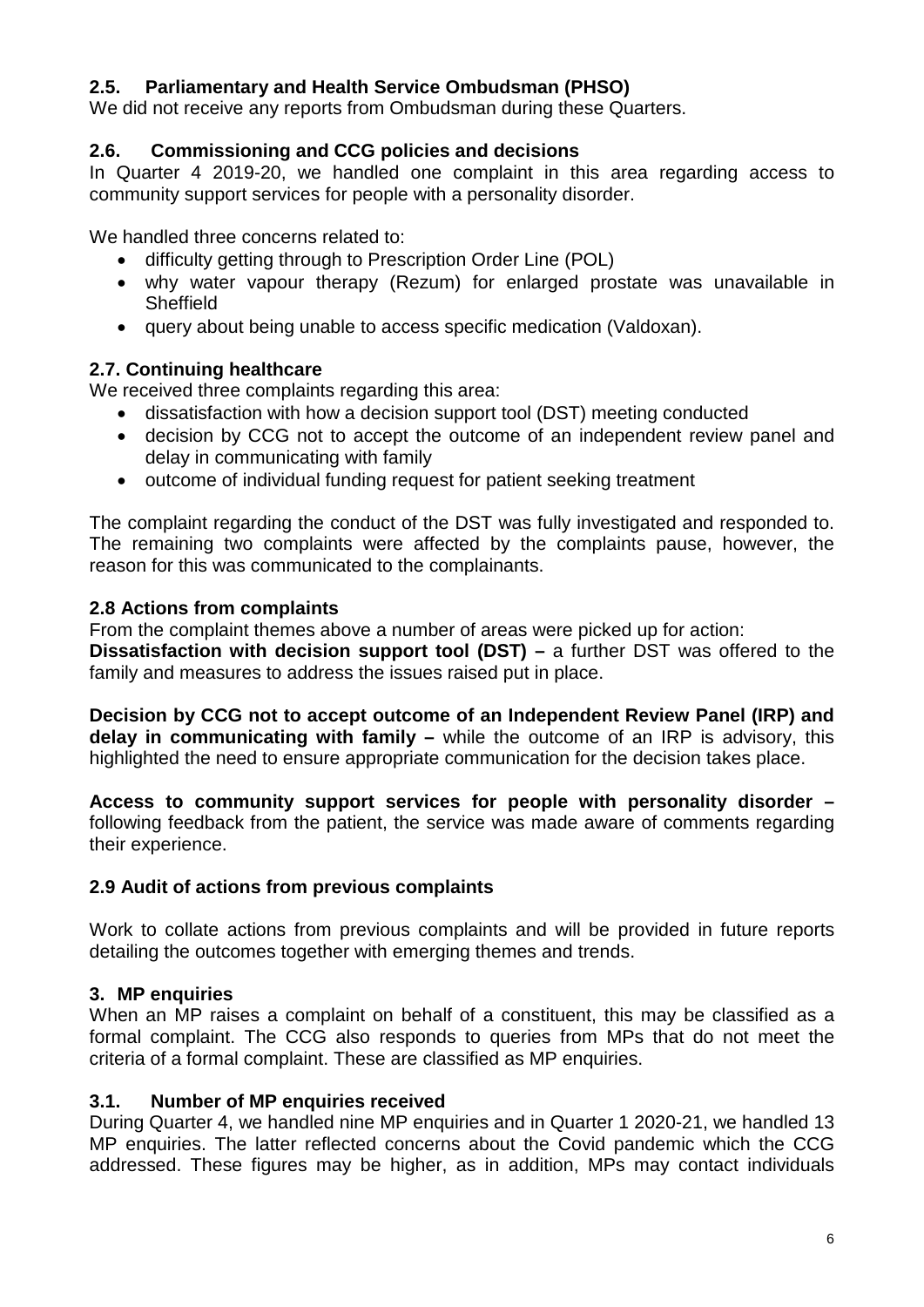within the CCG directly. To mitigate this, a request to direct all MP enquiries received to the Complaints Team has been circulated.



*Graph 3: Number of MP enquiries about CCG services and decisions*

## **3.2. Timeliness of response**

We aim to acknowledge MP enquiries within two working days and respond within 25 working days. It will be noted that the impact of Covid-19 restrictions affected acknowledgement and some response times.

Of the nine MP enquiries handled during Quarter 4 2019/20:

- eight (89%) were acknowledged within 2 working days
- six (67%) were responded to within 25 working days
- three (33%) were put on hold in line with complaints 'pause' due to Covid

Of the 13 MP enquiries handled during Quarter 1 of 2020/21

- 10 (77%) were acknowledged within two working days
- 13 (100%) were responded to within 25 working days.

## **3.3. Subjects of MP enquiries**

For Quarter 4 2019-20 of the nine MP enquiries received, three were Covid related including:

- Supporting a family member who was shielding to access transport for relative's hospital appointment
- Raising the possibility of the use sniffer dogs in detecting Covid in patients
- Seeking information about payments to opticians during the pandemic.

The remainder were regarding:

- Funding levels for Sheffield GP practices
- Contractual arrangements regarding GP premises
- Issues raised on behalf of constituents regarding:
	- o decision to decline an individual funding request
	- o allocation of respite so that families can plan for the coming year
	- o mental health care provided to a constituent (redirected to Sheffield Health and Social Care)
	- o querying the provision of hearing aids

For Quarter 1 2020-21, of the 13 MP enquiries received, nine were Covid related:

- Queries on behalf of constituents regarding accessing testing (three)
- Clarification regarding availability of dental services (two)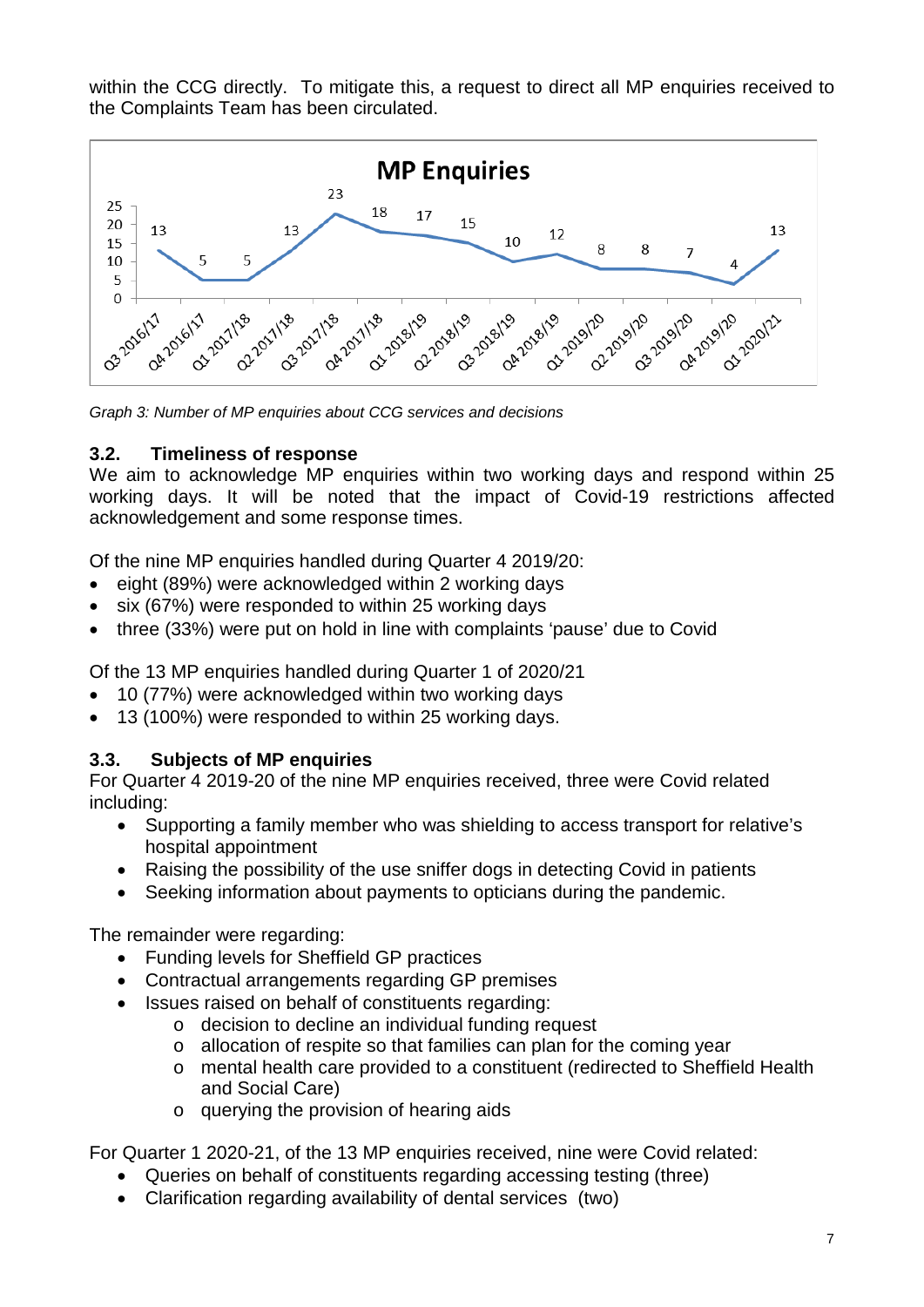- Provision of IT support for NHS staff working from home (one)
- Communication from GPs to shielding patients (one)
- Highlighting potential system for decontamination of PPE (one)
- With restart of services, requesting statistics in relation to cancer care (one)

The remainder related to:

- Clarification regarding policy on bilateral hearing aids
- Querying reason for work being carried out at Woodland View
- Issues raised on behalf of constituents included:
	- o Advice on out of area treatment for patient with eating disorder
	- o Support for relative of a patient being moved to a facility in Birmingham

#### **4. Patient Experience Surveys**

#### **4.1Community Swabbing Service Survey**

The service began on 21 April 2020 and service users were asked to comment on the appointment booking process and their experience of the appointment itself. Between 21 April and 22 June 2020, 2,749 service users were booked for testing and 212 service users responded to the survey (8% response rate).

For the period 21 April and 22 June 2020 the weekly percentage of service users rating the service good or very good ranged from 83% - 100%.

Service users were asked what we could have done better and how could we improve the service. The swabbing service was well received with positive feedback about the supportive, brilliant, amazing and encouraging staff. Feedback from service users included all aspects of the service: from making a booking, communication of appointments, information being made available, navigating the test centres, swabbing process, and receiving results.

Repeated themes included better signage (result – improvements were made to signage) and communication issues before and after appointment (result - the webform was adapted to include confirmation the referral had been processed and information regarding response times being up to 24 hours). An overview of the feedback can be seen in Appendix 1 – You Said/ We did.

#### **5.** Recommendation

Governing Body is asked to note the Complaints, MP Enquiries and Patient Feedback Quarter 4 2019/2020 and Quarter 1 2020/21 Report.

Paper prepared by: Liz Waterfall, Complaints Manager

On behalf of Brian Hughes, Deputy Accountable Officer.

August 2020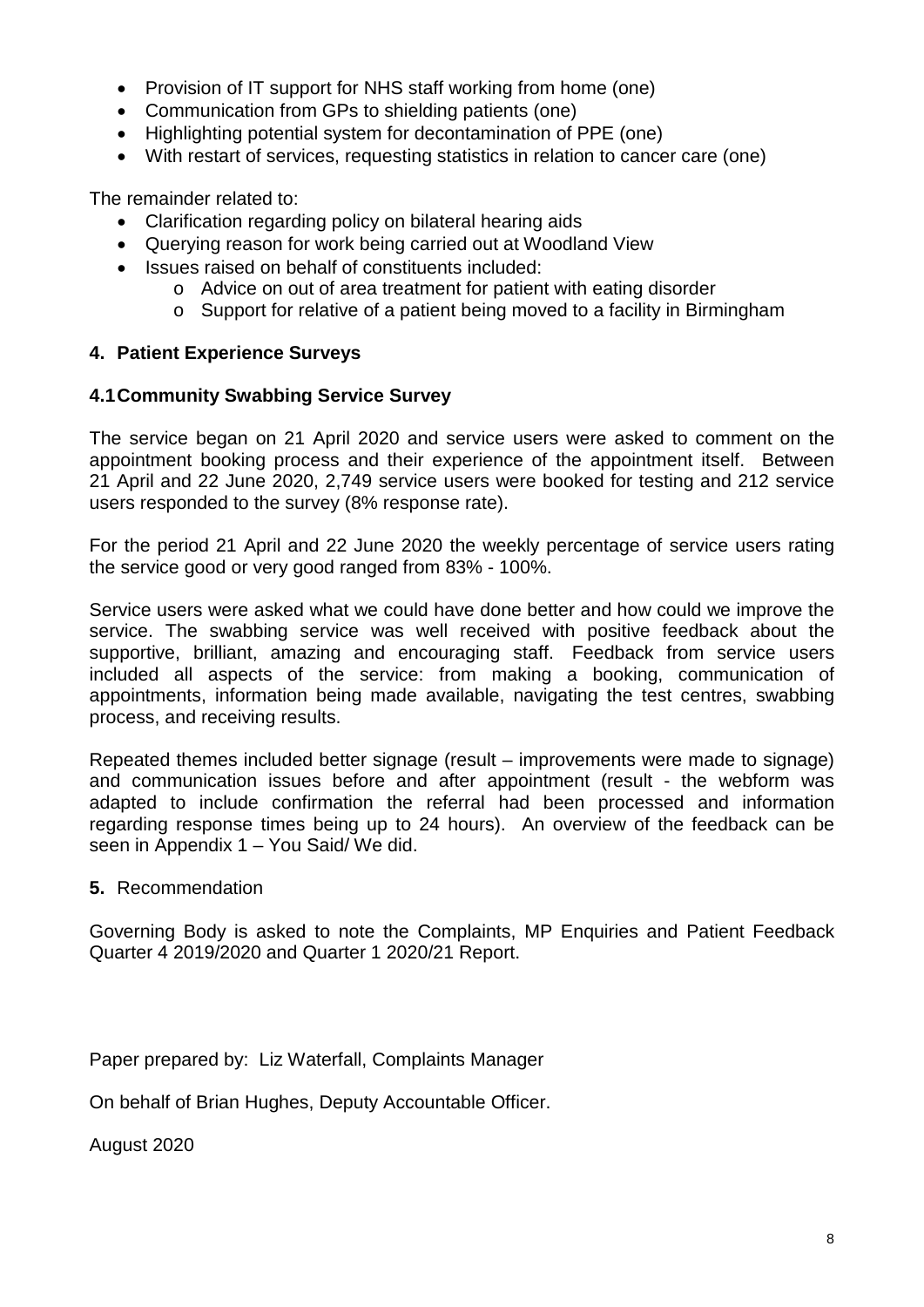# **Appendix 1**

## **Swabbing Service: You Said / We Did Report**

The table below provides a high level overview of some of the comments received based on people's experiences of the swabbing service and the actions taken to address where necessary and appropriate. This is based on survey responses received between May and June 2020.

| <b>Question</b> | <b>You Said (Themes)</b>               | We did/ didn't                |
|-----------------|----------------------------------------|-------------------------------|
| What could      | <b>Communication</b>                   | 23/07/2020 - Webform          |
| have been done  | Text message about appointment         | adapted to include            |
| better          | arrived after appointment date.        | confirmation the referral has |
|                 | Would have liked an automated          | been proceeded (processed)    |
|                 | response when completed online, rather | and information re response   |
|                 | than waiting for a phone call.         | times being up to 24 hours    |
|                 | Delay in request and phone call        |                               |
|                 | Useful to know when will be contacted  |                               |
|                 | Provide a timescale of when we'll hear | See above                     |
|                 | back                                   |                               |
|                 | <b>Testing centres</b>                 | Signs were made and           |
|                 | Owlerton – receiving postcode only     | displayed with information    |
|                 | vague, no clear signage                | and booking link.             |
|                 | Better signage                         |                               |
|                 | <b>Instruction</b>                     | Instruction and guidance      |
|                 | Registration pages online aren't phone | given on a 1 to 1 basis by    |
|                 | friendly, ok on a laptop               | nursing staff when person     |
|                 | No clear instruction                   | attends for the service.      |
|                 |                                        | There are laminated           |
|                 |                                        | diagrams available at the     |
|                 |                                        | testing sites which can be    |
|                 |                                        | used by nursing staff to      |
|                 |                                        | explain the procedure.        |
|                 | <b>Staff</b>                           | PPE worn by staff was in the  |
|                 | Staff to have better PPE               | line with the guidance        |
|                 |                                        | provided by NHS England.      |
| How could we    | <b>Testing centres</b>                 | As above                      |
| improve the     | Better signage, clear signs saying     |                               |
| service         | 'Testing'                              |                               |
|                 | More information on the location       |                               |
|                 | <b>Process</b>                         | Self-swabbing has been        |
|                 | Self swabbing is difficult             | shown to be the most          |
|                 | Can GPs do swabs?                      | effective way of getting a    |
|                 |                                        | good swab result, guidance    |
|                 |                                        | is sent to patients prior to  |
|                 |                                        | appointment to ensure they    |
|                 |                                        | understand the process        |
|                 |                                        | All staff are training to     |
|                 |                                        | demonstrate the process for   |
|                 |                                        | swabbing, whilst these can    |
|                 |                                        | be done by GPs evidence       |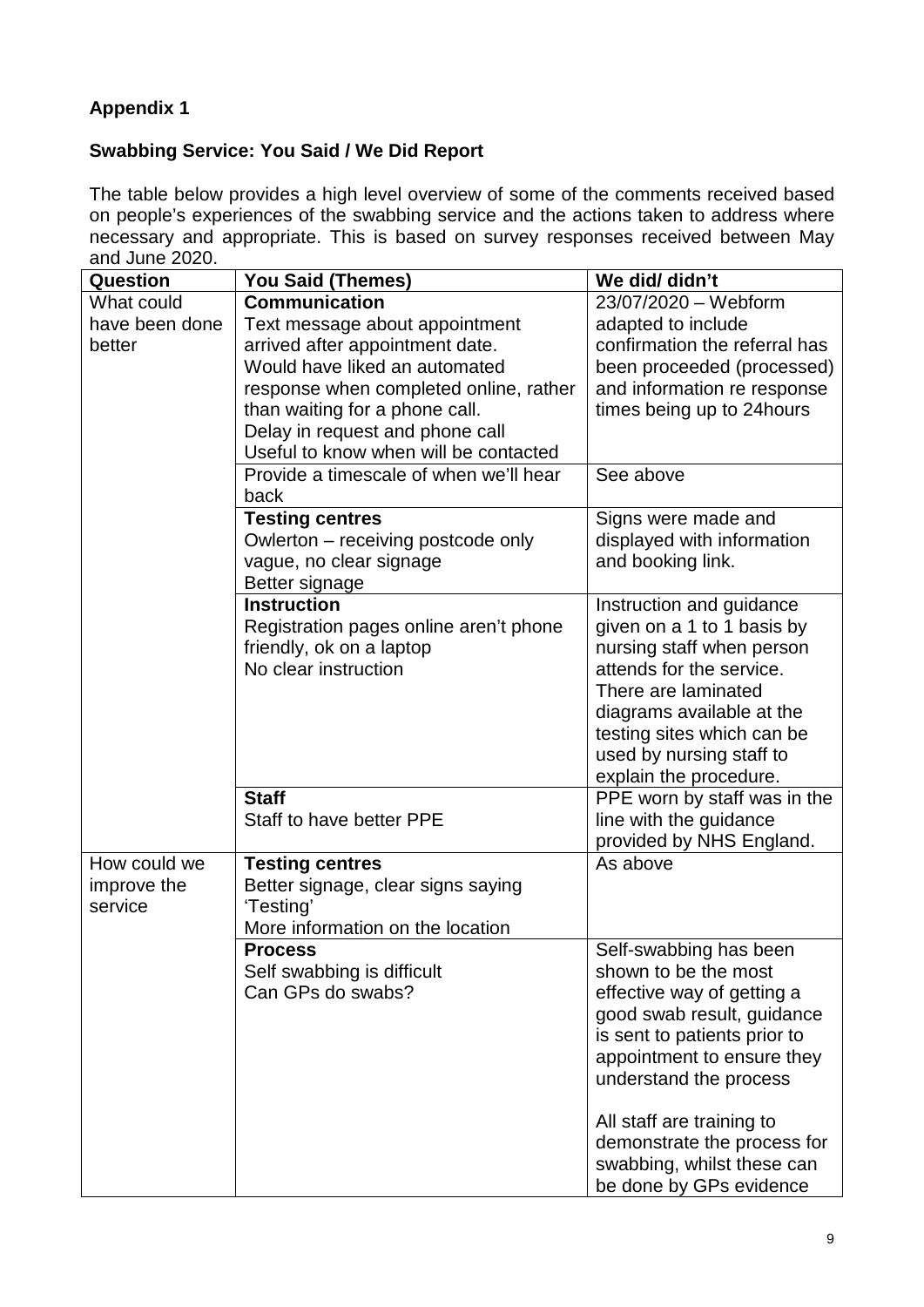|                                      | No good service                                                                    | suggests self-swabbing has<br>been shown to be the most<br>effective way of getting a<br>good swab result.                                                                                                                                                                                                                                  |
|--------------------------------------|------------------------------------------------------------------------------------|---------------------------------------------------------------------------------------------------------------------------------------------------------------------------------------------------------------------------------------------------------------------------------------------------------------------------------------------|
|                                      |                                                                                    |                                                                                                                                                                                                                                                                                                                                             |
| Anything else<br>you like to tell us | <b>Staff</b><br>Pleasant, helpful, brilliant, amazing,<br>encouraging              |                                                                                                                                                                                                                                                                                                                                             |
|                                      | <b>Process</b><br>Have we considered home testing if too<br>unwell to drive        | The mobile swabbing team<br>currently visit patients in<br>their own homes when<br>moving into care facilities,<br>the taxi service can be used<br>to collect patients and bring<br>to appointments                                                                                                                                         |
|                                      | Straightforward, clear instructions.                                               | These are sent prior to the<br>appointments                                                                                                                                                                                                                                                                                                 |
|                                      | Possible to be tested again for an official<br>'negative' before returning to work | Multiple tests may be part of<br>the service moving forward<br>for those staff who visit<br>multiple sites                                                                                                                                                                                                                                  |
|                                      | How we handle negative test results and<br>inaccurate tests                        | Patients sent confirming<br>texts when results are<br>inconclusive or inaccurate                                                                                                                                                                                                                                                            |
|                                      | Liked how results were received back,<br>can this be applied to future tests       | The process of results via<br>text messaging has been<br>developed for this service as<br>standalone however may<br>possibly be incorporated for<br>other tests in future                                                                                                                                                                   |
|                                      | Taken a long time for key workers<br>without symptoms to be tested                 | Given the volumes of the<br>asymptomatic care staff to<br>be tested this was done in a<br>variety of ways, one of<br>which was for the swabs to<br>be done in their workplace<br>which may have delayed the<br>process as this was not<br>wholly controlled by PCS<br>and was often based around<br>the working hours of the<br>individual. |
|                                      | Result for another person received via<br>text.                                    | Text messages are sent to<br>mobile numbers given by the<br>patient these are linked<br>through Systmone via an<br>application called Accrx, the<br>same process is used to<br>confirm any appointments<br>and for sending instructions.<br>All admin staff have a<br>process to ensure names                                               |